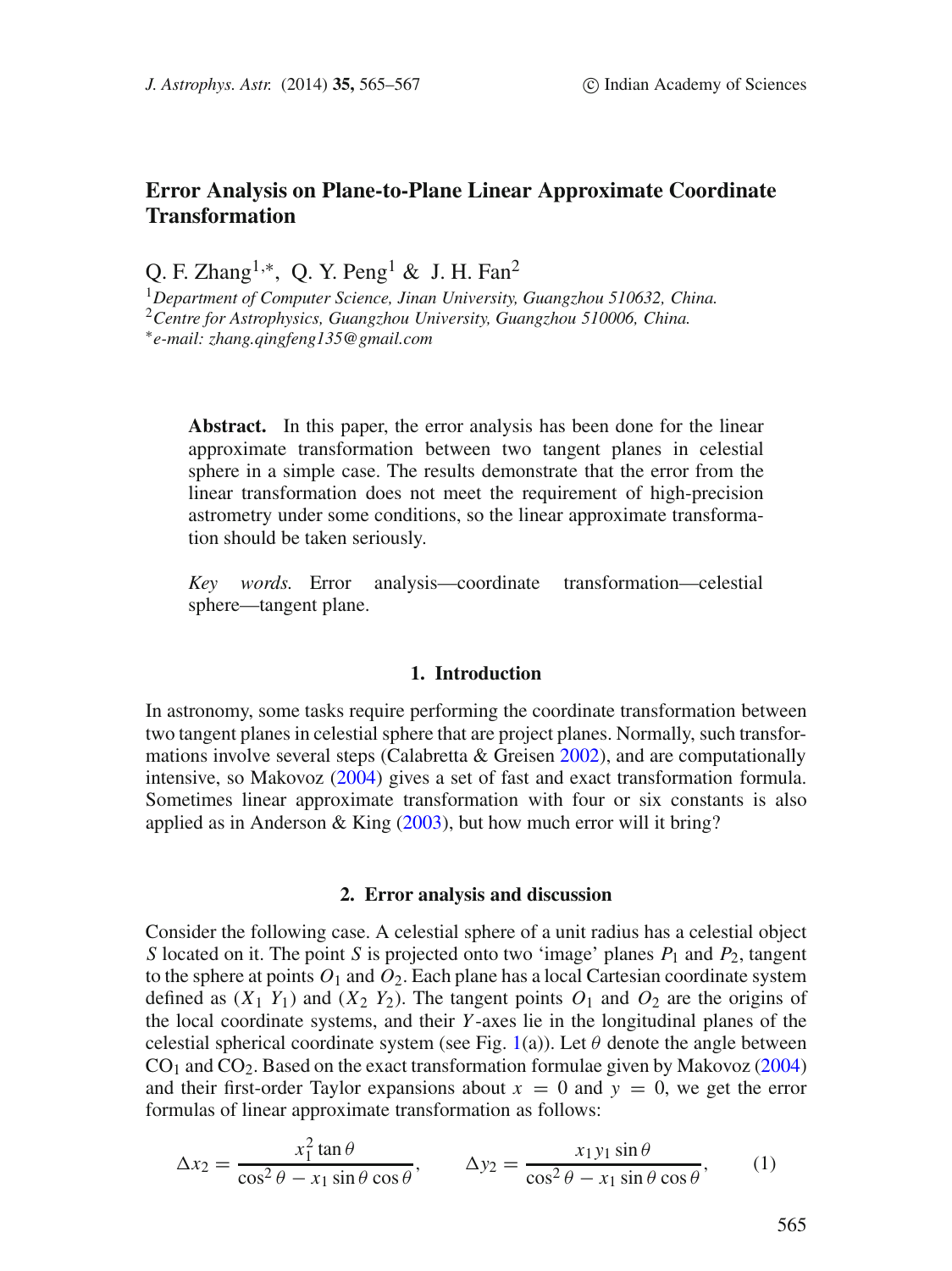<span id="page-1-0"></span>

**Figure 1.** (a) Figure shows two tangent planes in celestial sphere and their origins and axes. (**b**) Figure shows the maximum errors of linear approximate transformation with different  $\theta$ for 1 m telescope at Yunnan Observatory.

where  $x_1, y_1 \in [-1, 1]$ . For 1 m telescope at Yunnan Observatory, its focus is 13.3 m, its CCD resolution is 2048  $\times$  2048, the size of pixel is 13.5  $\times$  13.5  $\mu$ m<sup>2</sup> and the size of field-of-view is about  $7' \times 7'$ . Based on these parameters, we get maximum errors in the x and y directions with different  $\theta$ , as shown in Fig. [1\(](#page-1-0)b). It can be seen inches that there are almost same errors in both  $x$  and  $y$  and the error is 0.441" when  $\theta = 7'$ . To high-precision astrometry, it should be taken seriously and not be neglected.